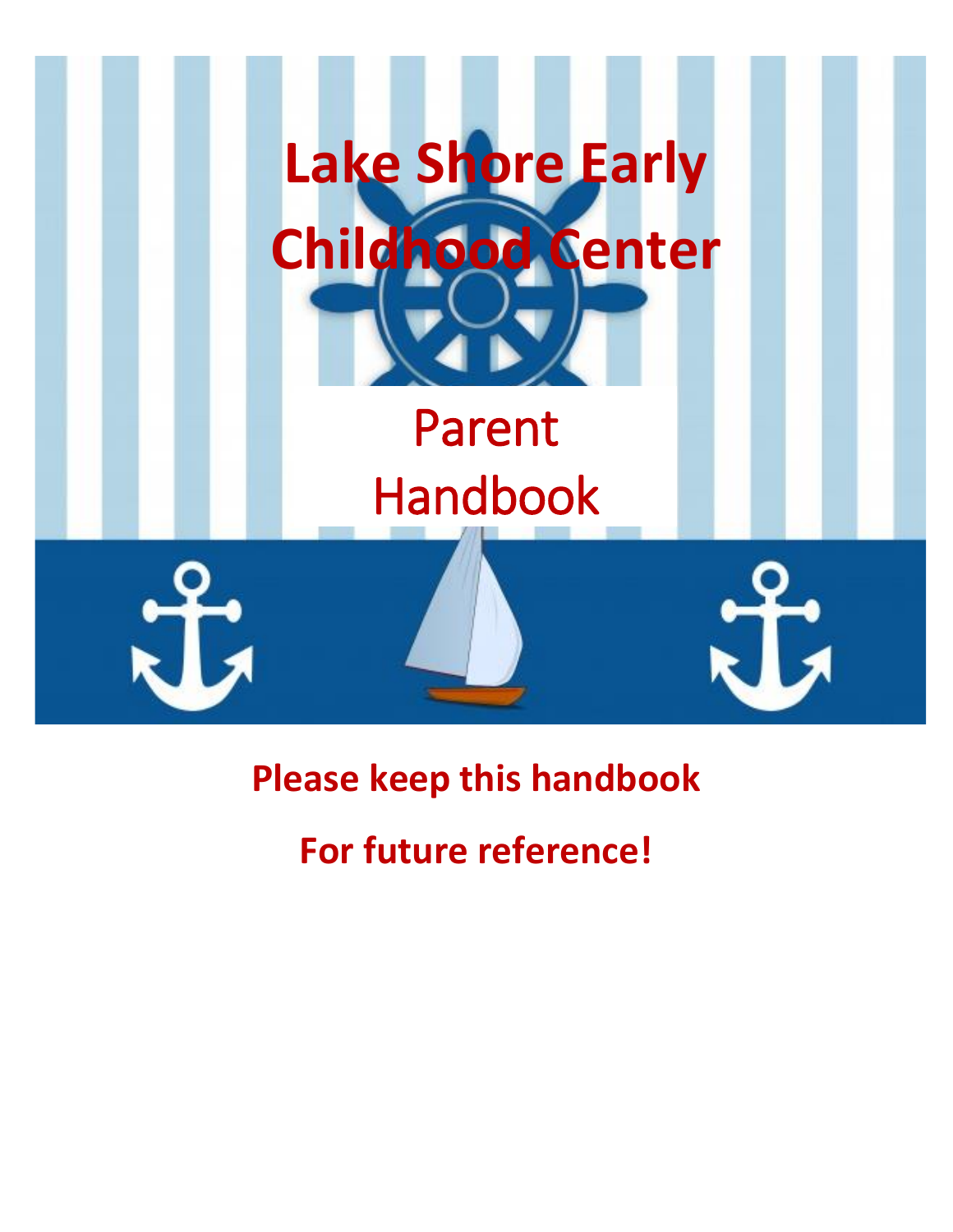### **Mission Statement**

Lake Shore Early Childhood Center-is dedicated to the development of each child as a total individual – socially, emotionally, physically and cognitively in a secure and caring atmosphere.

### **Program Operations**

Lake Shore Early Childhood Center Program Coordinator: Kelly Biondo Email: kbiondo@lsps.or[g](mailto:rainbowvalleykids@gmail.com) Center information can be found at lsps.org

Lake Shore Early Childhood Center is owned and operated by Lake Shore Public Schools. The Program is certified as a family child care program.

We have been certified by the State of Michigan as a Child Care Center.

License No. DC500312556

Tax I.D. 38-6002523

### **Hours of Operation**

We are open from 7:00 AM-6:00 PM Monday- Friday. Each child will have his or her own scheduled drop off and pick up times.

The preschool program and child care center, follows the **Lake Shore Public Schools calendar** and there are no preschool classes or child care when **Lake Shore Public Schools** are closed for snow days, teacher workshop days, and specified holidays. Please see calendar for exact dates.

Parent Notification of Licensing Notebook, Child Care Organizations Act, 1097 Public Act 116

All child care centers must maintain a licensing notebook which includes all licensing inspections reports, special investigation reports and all related corrective action plans (CAP). The notebook must include all reports issued and CAP's developed on and after May 27, 2010 until the license is closed.

- This center maintains a licensing notebook of all licensing inspection reports, special investigation reports and all related corrective action plans.
- The notebook will be available to parents for review during regular business hours.
- Licensing inspection and special investigation reports from the past two years are available on the Bureau of Children and Adult Licensing websites at [www.michigan.gov/michildcare](http://www.michigan.gov/michildcare)

 $\bullet$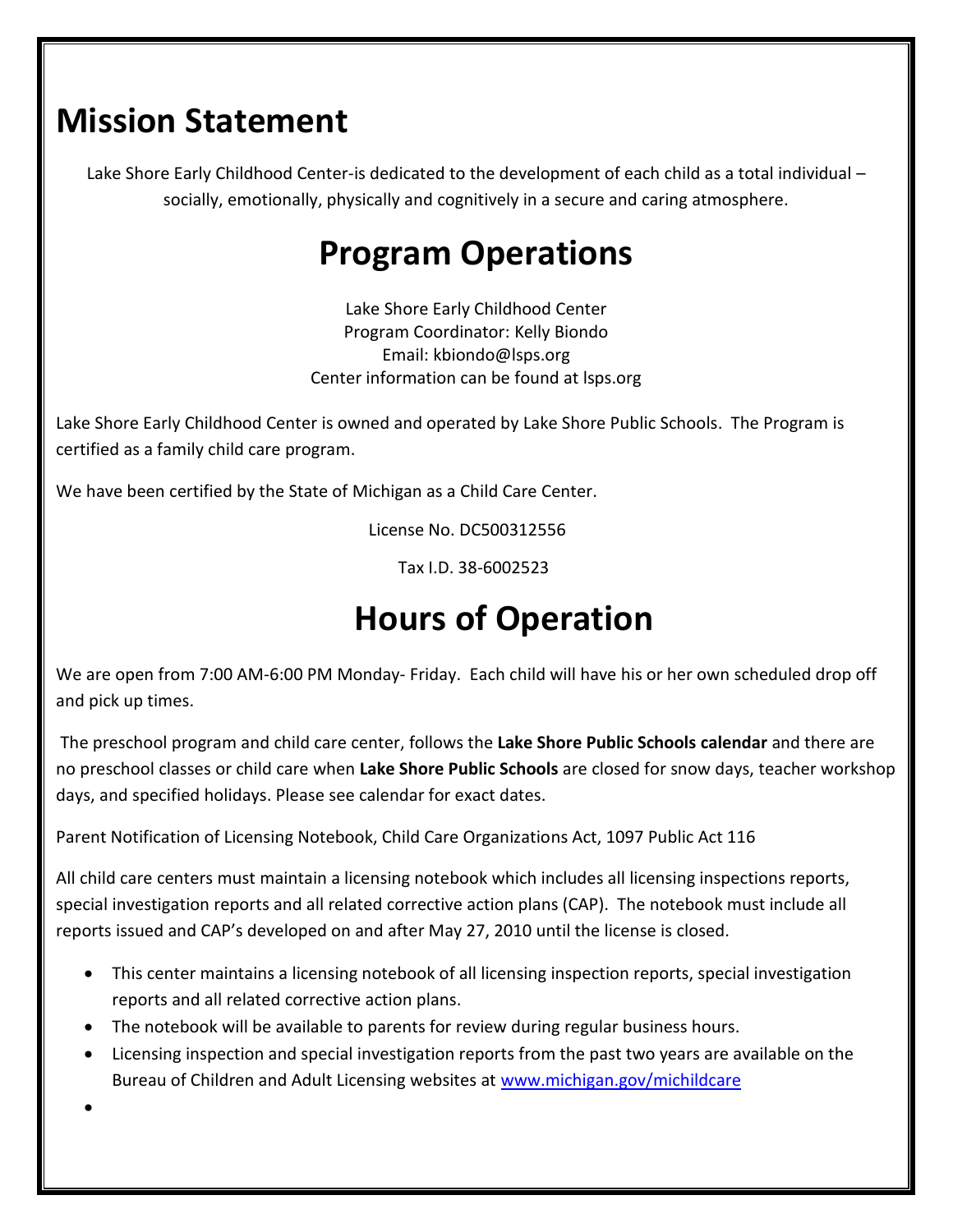## **Our Philosophy**

We believe that all children grow and develop at their own pace and while it is important to ensure children are ready for kindergarten and for life experiences, we also feel they should not be hurried through childhood. Our goal is to provide a safe learning environment where kids can simply be kids.

We feel play is an essential aspect of young children's lives… it is essential to their well-being and development. Our preschool program provides time for free play as children need these experiences. New concepts, new skills, and new understanding come to children through play. In play, children learn to formulate and organize ideas and to become more flexible in problem solving. Children's attention begins to lengthen when they play. Their imagination can take them anywhere they want to go. During play, children learn to communicate their thoughts, feeling, and needs to others. We feel by arranging our childcare areas to offer challenging, interesting play, and learning choices at a range of developmental levels, children will learn through their play.

We balance play with many structured activities such as table time, circle time, open ended art activities, music, meals, clean up etc. We choose curriculum activities based on the needs of the children enrolled and where we feel they need to be ready for kindergarten. We feel it is important to help each child succeed at his or her own level and adjust projects to meet and challenge their current level of development. Teachable moments provide learning opportunities on any given day. Activities like setting the table can be used to teach children one to one correspondence, counting, and patterning. Helping children look up a bug they may have seen on the playground teaches them not only the information about the bug (science), but that books, magazines, and computers are resources we use to find information. We strongly feel that developing their love for learning and exploration is every bit as important as their care and safety!

We believe social and self-help skills are essential for children to develop, and we reinforce this through modeling responsibility, acceptance, kindness, sharing, and respect for all children and adults. We believe by truly listening and engaging in conversations with children, we provide numerous opportunities for the development of these very important skills. We are also very sensitive to each child's social, emotional, intellectual and physical needs. We strive to meet their individual needs as well as the group's needs as a whole. We believe given these experiences and opportunities, children will develop a positive self-esteem and love of learning that will follow them throughout their lives.

### **Curriculum**

Our Preschool staff are highly qualified, certified Michigan teachers who have been GSRP Trained. At our center we use the HighScope Curriculum. HighScope is a Play-based, child-centered, and grounded in research. The HighScope Curriculum features active learning at its core. In a HighScope classroom, children are guided to explore, interact, and exercise their creative imagination through purposeful play. All of our staff have received training in the HighScope program.

# **& & HIGHSCOPE.**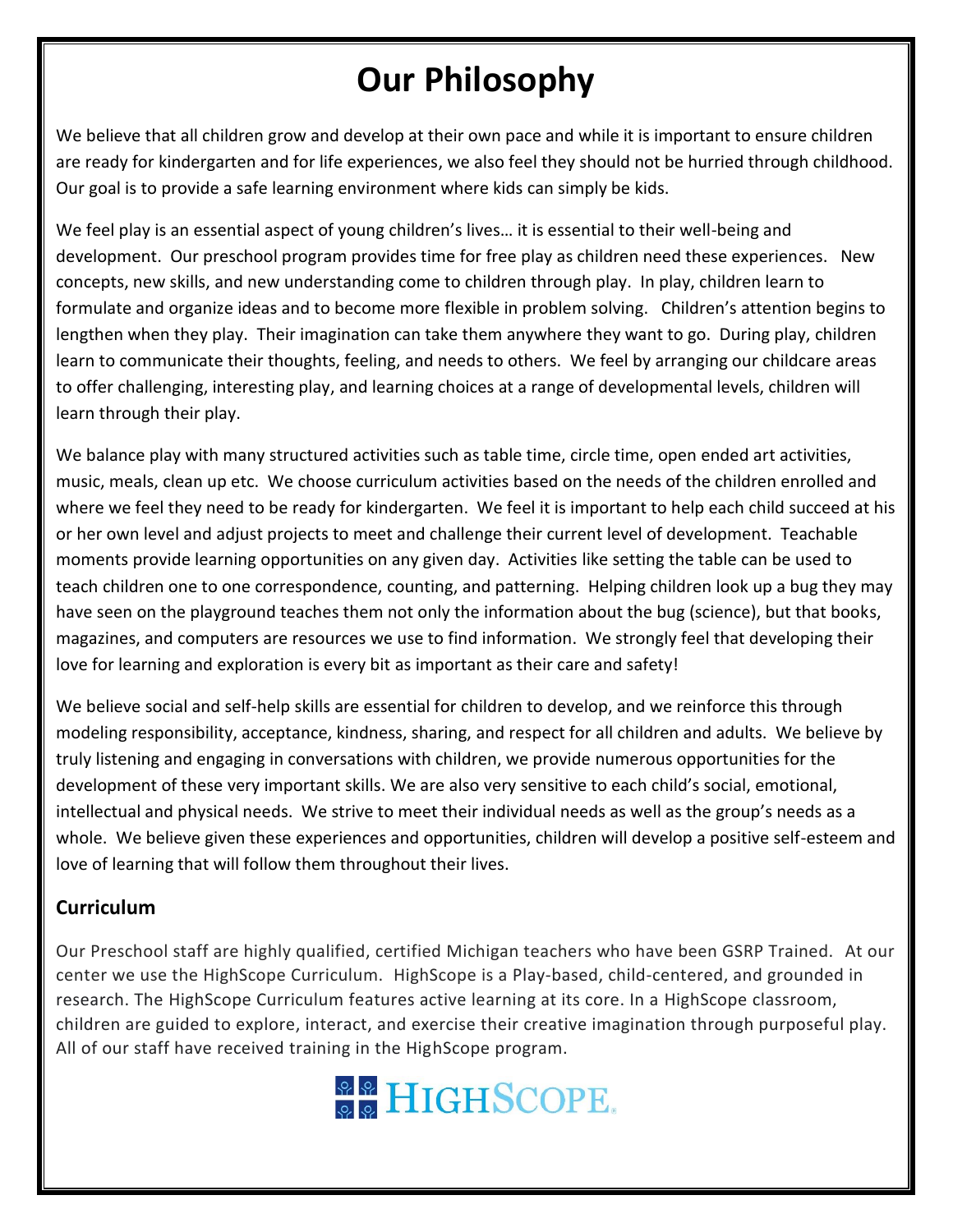### **Emergency Care Procedures**

#### **Fire Drills:**

- 1. Fire drills are conducted (along with North Lake High School) once a month, unannounced, at various times during the day, using different exits.
- 2. Documentation is recorded on the Fire/Tornado Drill Log, located on the emergency board.

#### **Tornado Drills:**

- 1. Two tornado drills are conducted (along with North Lake High School) during the year, one in the fall and one in the spring at various daily times.
- 2. Documentation is recorded on the Fire/Tornado Drill Log, located on the emergency board.

#### **Evacuation Plan and Safety Plan for Emergencies:**

- 1. The Evacuation Plan, posted in the classroom, includes a diagram of the building that depicts the approved means of exit from the children's use areas, (including accounting for all children), and the "safe" ground outside the building, location of the nearest fire alarm and fire extinguisher and location of emergency supplies.
- 2. Different colors are used to denote fire and tornado evacuation routes.
- 3. The Emergency Evacuation Form is posted near the Evacuation Plan and a copy is kept at the office.
- 4. Teacher identifies those children who physically, mentally, or emotionally are at risk. The teacher completed the Emergency Evacuation Form assigning any "at risk" children to specific adults.

#### **Minor Accident/Injury:**

- 1. The classroom staff attends to injuries sustained and refers to First Aid Kit located inside each classroom.
- 2. Classroom staff completes the Accident/Incident/Illness/Injury Form for children.
- 3. Staff will contact the parent by phone on the day of the incident.

#### **Major Injury/Accident:**

- 1. Classroom staff does not move the child; staff attends to injuries sustained and refers to the First Aid Emergency Guide located on or near the health emergency posting board in the classroom.
- 2. Contact the following: 911, parent or designated person, Director
- 3. In the case that a child is transported to the hospital by ambulance, a staff member with the Child Emergency Sheet must accompany the child.
- 4. Classroom staff completes the Accident/Incident/Illness/Injury Form for children.
- 5. Verbal report to Child Day Care Licensing within 24 hours about any incident resulting in emergency medical treatment at a health facility or hospital, or death. A copy of the report shall be kept on file at the center.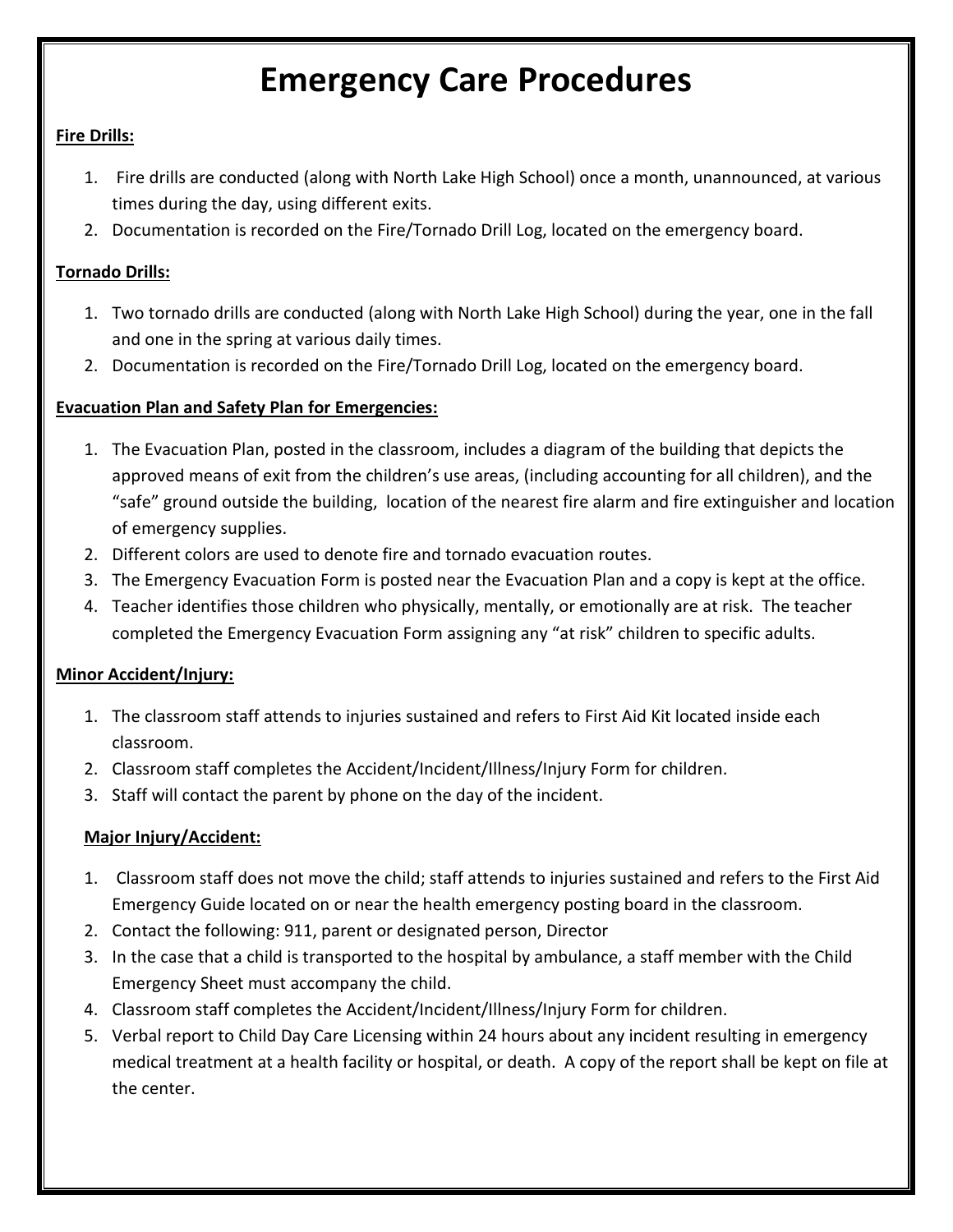## **Parent Communication**

We will use BrightWheel and email to communicate with parents throughout the day. This, of course, is not intended to replace verbal communication but to enhance it and make it easier when you need to send us a quick note. Please do not hesitate to contact us at any point within the day. If you need to reach us by phone, 586-285-8570 is our primary contact line.

We have a Facebook and Twitter account and will post pictures of what the children are doing in our program often. (Permission for your child's photo to be posted is your choice and you will need to fill out a photo permission slip.) We understand each family has personal preferences regarding social media and respect your decision about having your child's pictures posted.

Please follow us @LakeShoreECC and on our Facebook page Lake Shore Early Childhood Center

### **Arrival and Departure Routine**

### ARRIVAL

- Have your child put their things in their cubby, take care of jacket, etc.
- Share any valuable information with staff (schedule changes, how the child is feeling, etc.)

If your child is going to be arriving late or will be absent for the day please call us by 8 AM so we can plan our day and will not be waiting for your child to arrive. If you are going to be detained at pick up by more than half an hour OR after 5:30PM, please notify us so we can reassure your child and plan for staff to stay with your child.

#### DEPARTURE

- Encourage your child to get ready to go home themselves as much as possible. This teaches them responsibility and prepares them for school (and life.)
- If your child is outside, they will not be allowed to leave the play yard until you come to the gate or we give them the ok.
- If someone other than parent (guardian) will be picking them up, please notify us in advance.

### **Orientation to our Program/Separation Anxiety**

Starting in a new setting is an exciting experience for a young child, however it can also be a difficult one initially. Even children who are very excited about "starting school" may suddenly realize that you are not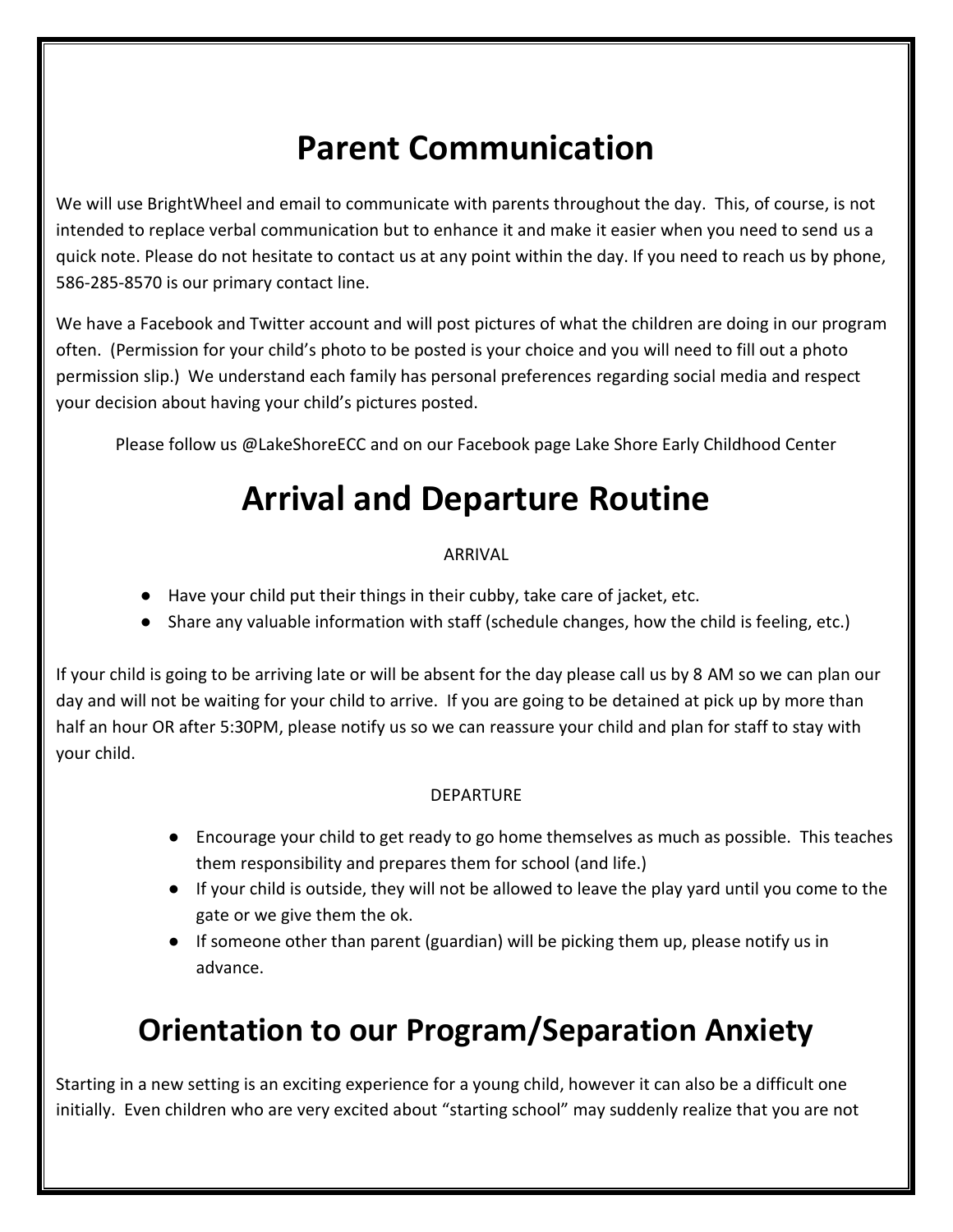going to be there. The apprehension that accompanies that realization is a normal reaction. We would like to offer several suggestions to help your child with the adjustment process.

- Relax! Children will sense your apprehension; therefore, it is important that you feel comfortable with the routine. If you have questions or concerns, please ask us.
- Come and visit with your child before the first day of attendance.
- Learn the names of your child's future play mates and the teachers who will be caring for them.
- Go to our Facebook page, look at the pictures with your child. It will help your child become more familiar with the classroom before attending.
- In their first days, use Facebook pictures as a conversation starter with your child. What do you think you would like to do there? What did you play with today? Did you like the ? etc.
- Actively listen to your child as (s)he talks about their day. This will give insight to help the next day. If you know they like the blocks, that might be a great direction to get them thinking about the next morning.
- Establish a "goodbye routine" and even practice it at home when leaving your child with a grandparent or spouse who typically doesn't drop off. Try for example a special phrase like see you later alligator, one hug and two kisses. Try not to get trapped in the "one more hug, kiss etc." Kids are amazing at this game! Unfortunately, it usually just makes a tough goodbye, tough for an even longer period of time.
- Figure out what works best for your child. For most children a quick departure is best. It doesn't prolong what they are dreading (you are leaving). Usually by the time parents have pulled out of the driveway, a crying child has stopped and is involved in playing.
- We have partnered with BrightWheel, and teachers will be in touch throughout the day with photos, videos, general updates and other pertinent information concerning your child. We don't want you spending the day worrying about them and totally understand how difficult this transition is on parents as well as children.

### **Staff; Volunteer Requirements**

All supervised volunteers shall receive a public sex offender registry (PSOR) clearance before having any contact with a child in care. A copy of this clearance must be kept on file at the center. Volunteers will work under the direction of staff and will be supervised by staff at all times. Volunteers will not be allowed to diaper children or escort children to the restroom.

A **written statement must be signed and dated by staff and volunteers** at the time of hiring or before volunteering indication all of the following information:

- a. The individual is aware that abuse and neglect of children is against the law.
- b. The individual has been informed of the center's policies on child abuse and neglect.
- c. The individual knows that all staff and volunteers are required by law to immediately report suspected abuse and neglect to children's protective service.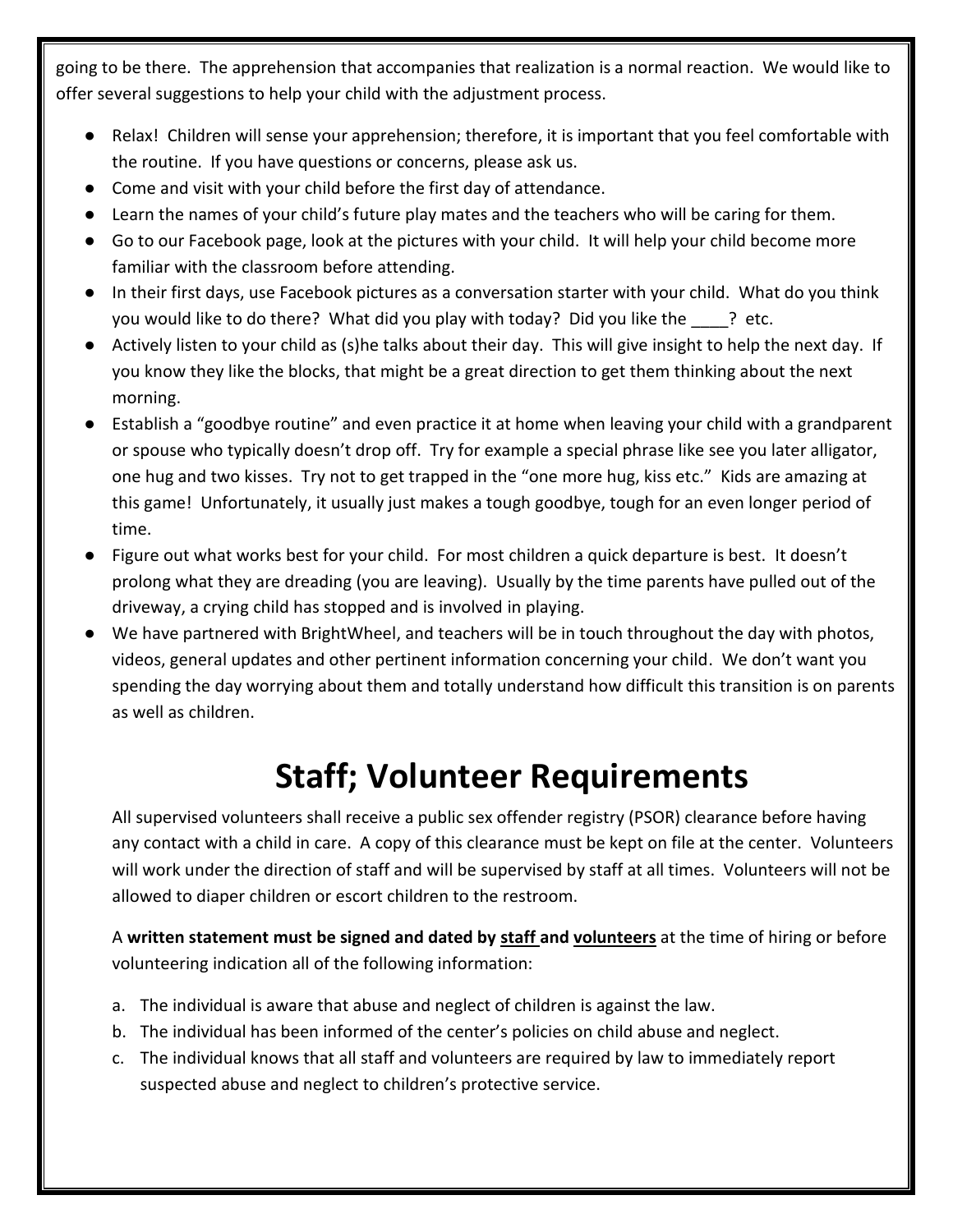## **Confidentiality**

In accordance with Sec. 438 of the general Education Provision Act, Lake Shore Early Childhood Center is prohibited from releasing information regarding former or present children without written approval of their parent or legal guardian.

## **Child Custody Conflicts**

Please do not put your child or the program staff in the middle.

We cannot withhold a child from either parent unless there has been a court action which limits one parent's right to the child. A copy of the court papers MUST be on file before staff can limit access to your child.

**Please handle parental differences away from the center and away from the children. The program can NOT become involved in any custody issues.** 

Unless otherwise authorized by law, any individual or agency requesting information other than the parents/legal guardians, staff members, or legally authorized representatives there must be a consent form signed by the parent/legal guardian or written order from a court of jurisdiction.

## **Pesticide Procedures**

Elite Pesticide Management will provide the center with a 48 hour advance notice when a pesticide application will be done. This will be posted on the main entrance door. A sticker will also be posted for 48 hours after application and a short letter will be place on the bulletin board.

## **Child Abuse and Neglect**

**All staff are mandated reporters.** They are required by law to report suspected abuse and neglect to the appropriate authorities as required by law (Act. No 238, Public Acts of 1975 as amended Sections722.621- 722.636, Michigan Compiled Laws).It is an act that requires the reporting of child abuse and neglect "to safeguard and enhance the welfare of children preserve family life" and "to provide for the protection of children who are abused or neglected."

**Releasing children to adults under suspected intoxication**: Lake Shore Early Childhood Center's procedure on releasing a child to an adult who appears to be impaired due to the suspected use of alcohol or drugs, is taken from an advisory letter from the Department of Human Services, Division of Child Day Care Licensing.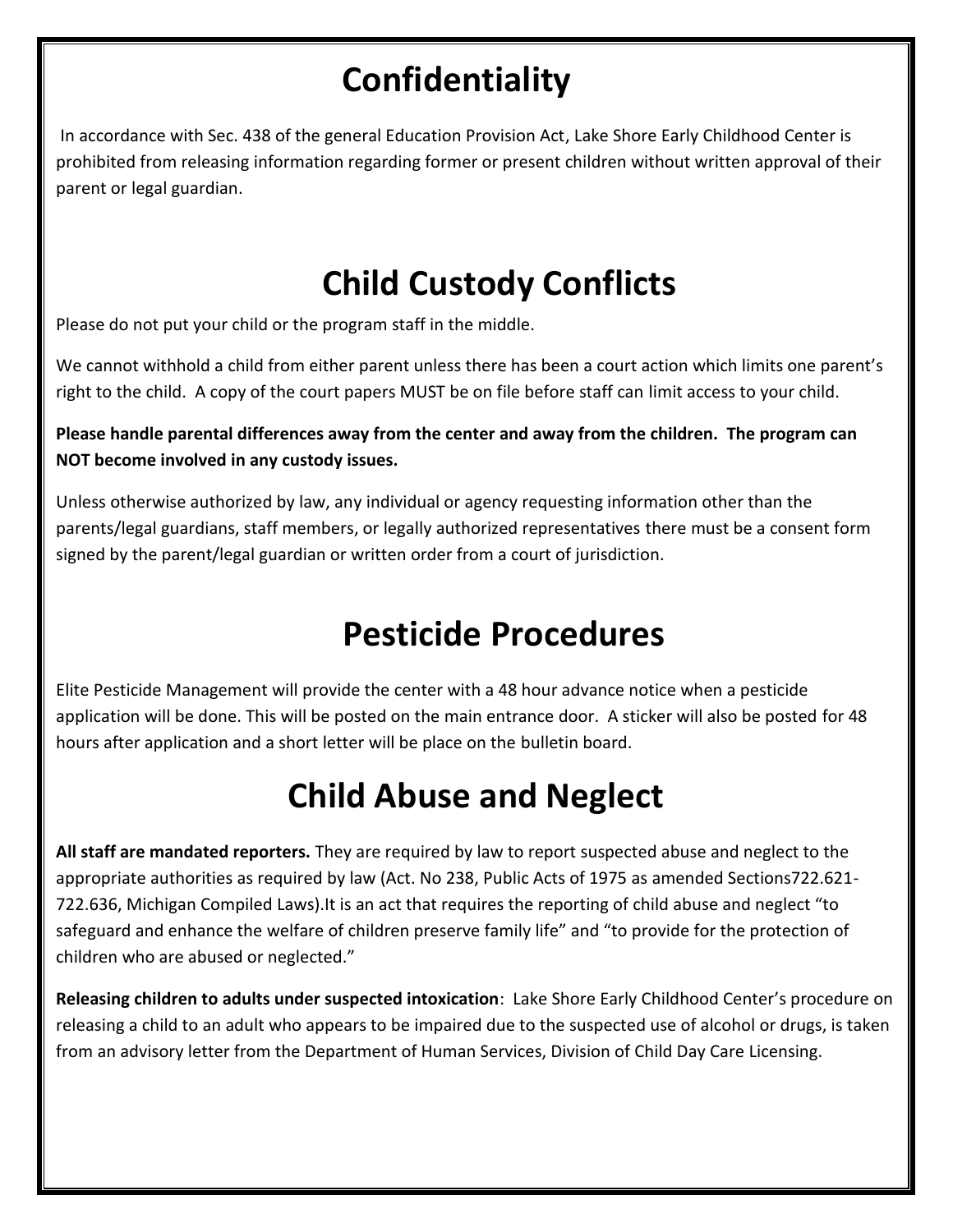As a day care provider, we may occasionally find ourselves with an adult who appears to be intoxicated or who is obviously impaired due to drug usage when he or she arrives to pick up their child. The following course of action may be taken:

1. The Parent/guardian may be told that we feel it is not safe for the child to ride with him/her at this time.

- 2. We may offer to call someone else to come for the child.
- 3. We may notify police when the adult and child leave the building.

The caregiver's assessment, that the child is potentially in danger, should be based on observable evidence such as slurred speech, lack of coordination, strong smell of alcohol or other evidence that causes the caregiver to have concerns about the safety of the child.

While the caregiver has no legal right to keep the child from his/her parent/guardian, the caregiver has an obligation to provide the parent/guardian with the above listed options. Should the parent/guardian refuse to accept one of those options, the caregivers may communicate this concern to the St. Clair Shores Police.

## **Health & Medication**

Your child's health is important to all of us. Please inform us of any special health precautions, medications or other concerns you may have about your child. In accordance with state law Immunization records must be on file at the center within one month of enrollment for all children who are not yet in public school. If you choose not to immunize your child, we must have a written record of this for our file. Please update our records after each immunization.

Authorization for medical treatment must be completed and signed by a parent and be kept on file for each child enrolled in our program. In case of emergency, we will make every effort to contact the parent first. Children requiring emergency treatment WILL be transported by EMS to the nearest hospital for immediate treatment.

Staff are trained in CPR, First Aid, and Blood Borne Pathogens.

Illness: Parental cooperation is necessary to promote a healthy environment for all the children attending our program. Please do not send your child to the center if they show signs of illness in the morning. Your child may attend if they have regular cold symptoms, mild coughing or runny nose if they are able to participate in ALL childcare activities including outside play.

**Parents need to have an alternative plan for illness of their child(ren) arranged in advance. When we call to inform you that your child is sick and needs to be picked up, we expect you or someone to pick up your child within 30 minutes.**

Children should not return to the program until a full 24 hours after a fever has ceased (without the use of a fever reducer) and diarrhea or vomiting has stopped. In addition, children must be on medication for any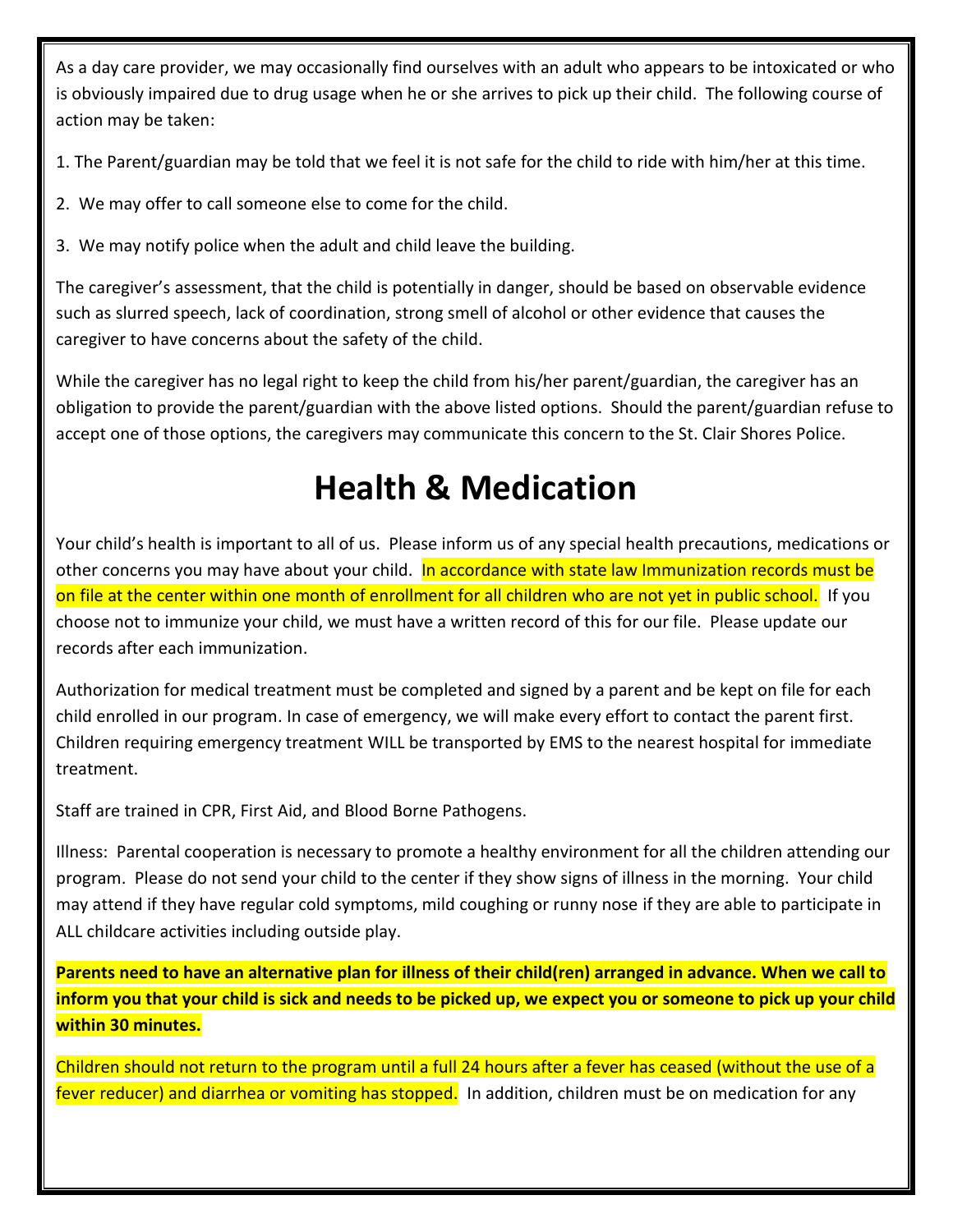communicable disease for 24 hours before returning to the center. We understand this is a hardship for working parents, but we must mindful of the wellbeing of the other children, their families, and our staff.

Medication: Staff will dispense prescribed medication under the following conditions:

- Medication must be in the original container which is labeled with the child's name.
- An authorization to administer medication has been signed.

Please give all medications to a staff member for storage and administration.

Medications are kept out of reach in a locked box.

Safety for your Child:

- Children will not be released to any person not listed on the child's enrollment form. Persons picking up will be required to provide staff with a current state issued photo ID.
- Playground and classroom equipment is cleaned and inspected regularly.
- Children and staff use proper hand washing procedures before and after each meal, toileting, diapering, etc.
- Child records are kept up to date and are located where all staff member can quickly access in case of emergency.
- Smoking and Vaping on premises is strictly prohibited by Michigan State Law.
- A first aid kit, children's emergency information, and cell phone will be brought on all field trips.
- Monthly fire drills are held at various times of the day using different exits. Fire extinguishers and wired/battery fire alarms are installed and inspected regularly.
- State Fire Marshals inspects premises before each license renewal.
- State licensing inspectors visits the premises each year. This is an unannounced visit. Additional unannounced visits by food program inspector takes place 4 times a year.

## **USDA Food Program**

This program is affiliated with Lake Shore School District and the USDA Child Care Food Program and serves well balanced meals and snacks. All food preparation is handled in accordance with accepted safety practices. Preschool age children learn to set the table and use good table manners. We use mealtimes as a perfect opportunity to practice manners, such as please and thank you, not interrupting others when they are talking, chewing with mouths closed, not talking with food in their mouth, and sitting at the table without getting up and down during the meal. We encourage each child to take a "no thank you bite" of each item served, although this is not required. Children learn about responsibility as they clean up their dishes and spills.

Each day children are served breakfast, lunch, and PM snack at no additional charge. Periodically, the children may have special snacks, they are served in addition to the required foods. Due to recent USDA recommendations, we very rarely will serve fruit juices of any kind. Most, but not all fruits served are is fresh.

**Breakfast:** Breakfast is served to all children at 8AM. It consists of the following food group: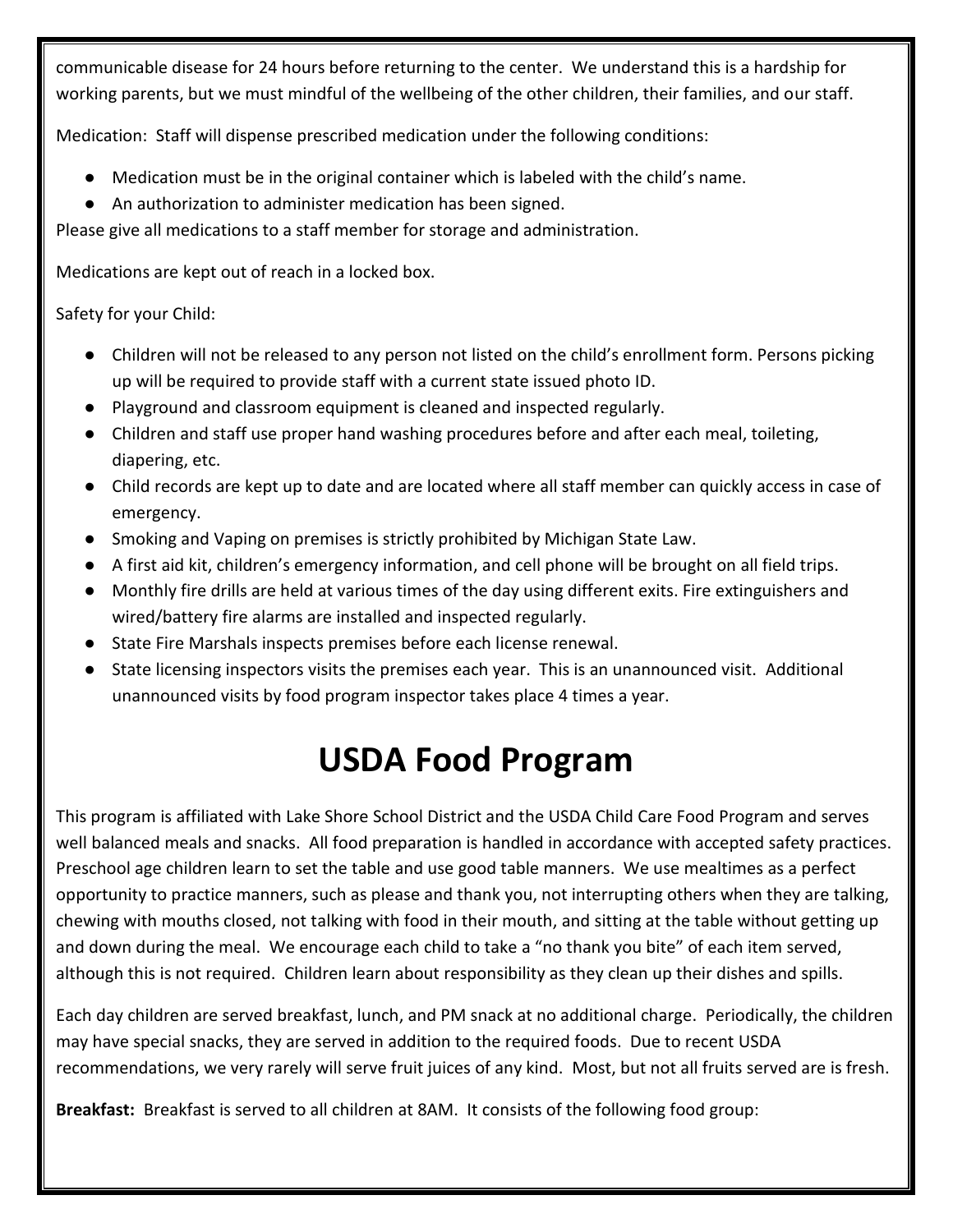- 1. Milk
- 2. Fruit
- 3. Enriched bread or equivalent typically cereal, bagel, English muffins, French toast, pancakes, banana or other breads/muffins.

**Snacks:** Snacks are served typically at 3 PM for preschoolers. Snacks are simple and nourishing and include food such as fruit, milk, crackers, breads or muffins, etc.

**Lunch:** is served at approximately 11:30 and has components of all food groups:

- 1. Milk
- 2. Two Fruits and/or vegetables
- 3. Enriched bread or equivalent pasta, rice, bread, etc.
- 4. Meat, poultry, fish, cheese or egg.

Special Dietary Needs: A doctor's note is required for any special diet to be administered. If your child has any other dietary issues/sensitivities, please let us know and we will attempt to make reasonable accommodations.

## **Food Allergies**

If your child has a food allergy, please contact the office. The following documents will need to be completed:

- Food Allergy Questionnaire
- Food Allergy Action Plan (signed by physician) In some cases, parents may be required to provide their own food and snacks for their child.

# **Social & Self-Help Goals**

We feel social and self-help skills are as important as academics. Each program has different expectations for children, so we wanted to outline some of the goals and skills children in our program will be working on. We DO NOT expect your child to come in our program knowing how to meet these expectations. It is a growing and learning process. The goals we have for the children in our care are all in place for a reason. They may be for health and safety reasons or developing self-help skills they will need for kindergarten and beyond, or social skills they need to navigate through life.

### **General Manners and Expectations:**

- Children will learn to say please and thank you regularly.
- Children will learn to say excuse me when appropriate.
- Children will learn to share and take turns as developmentally appropriate. (Preschoolers will not be able to do this at all times – this is a goal to work towards.)
- We do not allow children to exclude anyone who wants to play with them. (they can have alone time, but we try to eliminate the "I only want to play with  $\qquad$  ")
- Children are expected to help clean up the classroom at clean up times. We also encourage children to get in the habit of putting things away when they are done playing with it.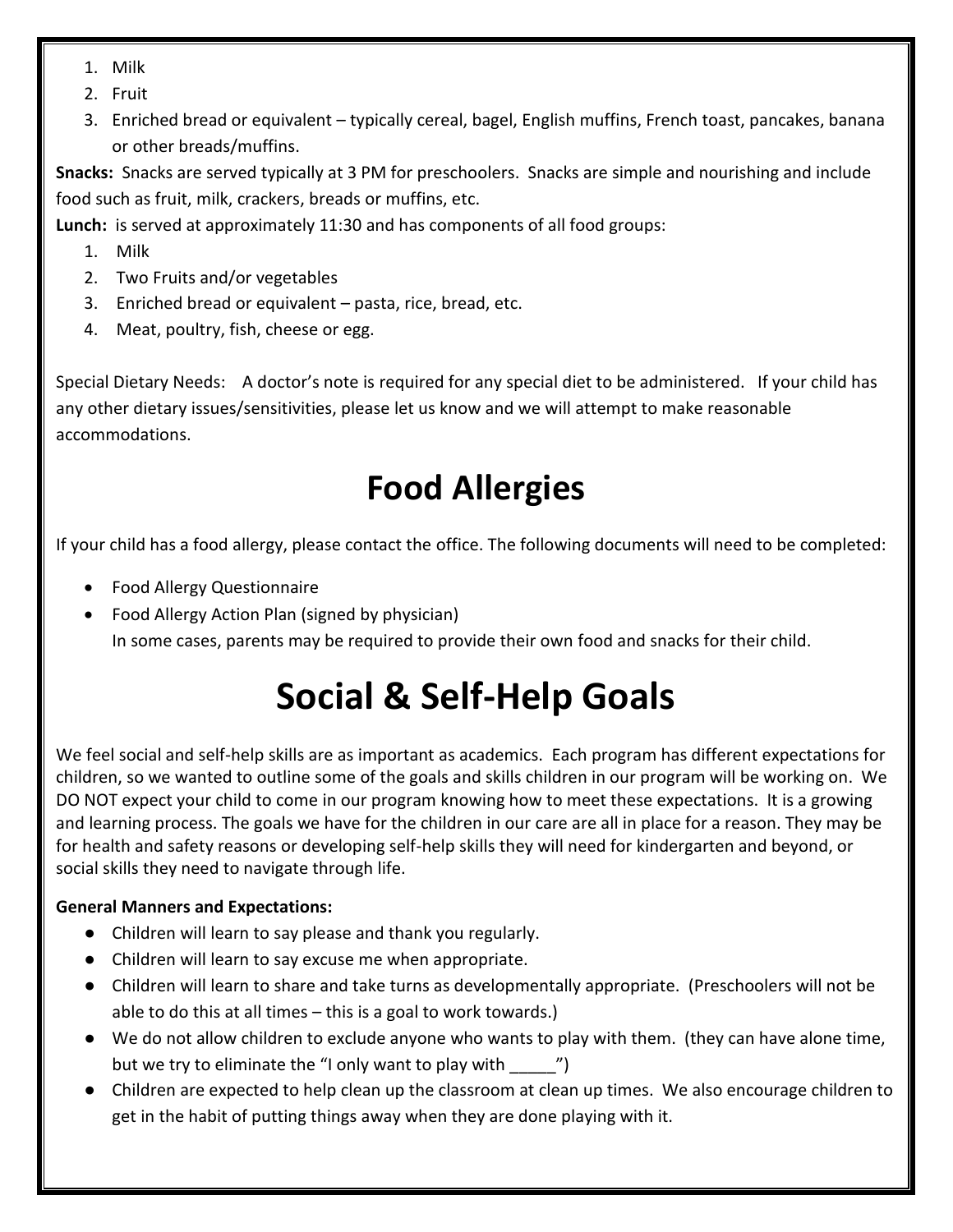- Children are expected to use a gentle touch, we discourage rough play and pretend guns.
- Children are expected to be respectful of their teachers and other children.
- Children are expected to take care of their own things. They put their things away in their cubbies. They put papers in their folders. They clean up their own messes.

#### **Table Manners:**

- Children wash their hands before and after each meal.
- Children are expected to remain seated during mealtimes. They are expected to say, "May I please be excused?" when they are done eating. (This helps children remember they are not to get up and down during a meal.)
- They are responsible for cleaning up their own spills help is given as needed, but this is one way to teach them to become responsible.
- Children clean up their own plates, cups and utensils after eating.

# **Potty Learning**

We believe that potty learning is different for each child and each child will exhibit signs of readiness at different ages. Because of this, we do not require your child to be trained before **starting 3 year old preschool, however they MUST be in a pull up and working toward toilet training completion.** We have experience and training in potty learning. We will be glad to assist in potty training with the understanding that it will only work if we work together. When your child is showing signs of readiness, you must work with your child at home and we'll work with them here. Children should have some consistent success at home before we start with them at school/childcare. This typically means several days with only one accident and interest in staying dry.

**Please be aware that all children MUST be FULLY potty trained before they will be allowed to enter the four year old preschool program.** 

## **Preschool Program**

Although our center is open from 7

7:00 am- 6:00 pm, our preschool schedule runs 8:00 am- 3:00 pm Monday through Friday. We require a minimum of 3 days. We teach weekly and monthly themes. These are designed to meet curriculum needs and are often built around the children's interests. Activities are designed to have children learn and discover new things each day and more importantly develop a love of learning.

Curriculum Goals are based on the new Early Learning Guidelines which aligns with the Michigan State Learning Standards

**Social Skills**- (manners, kindness, playing cooperatively, taking turns, compassion, respect, handling emotions).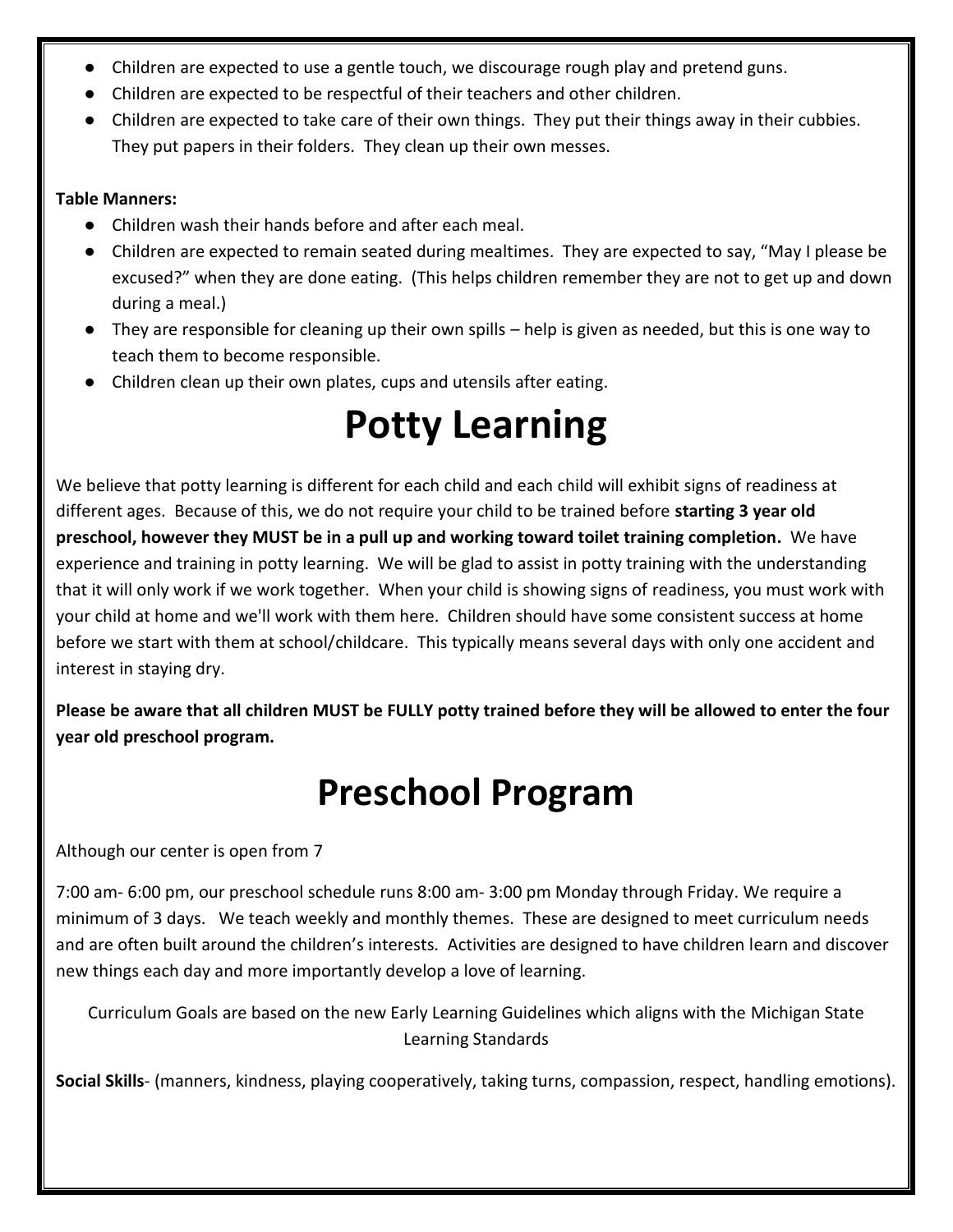**Self-help skills-** (washing hands, brushing teeth, dressing self, handling bathroom needs, cleaning up toys, taking care of their possessions)

**Gross Motors Skills-** (climbing, running, hopping, jumping, balancing, catching and throwing balls)

**Fine Motor skills-** (puzzles, Lego's, blocks, manipulative toys, lacing beads, drawing, coloring, writing, cutting, play dough.)

**Math Skills** (counting, patterns, simple addition and subtraction, one to one correspondence. We use a wide variety of manipulative activities and incorporate math during our daily activities and circle time.)

**Literature-based Activities** (circle time, stories, charts, finger plays, songs, beginning reading and writing skills and dictating their own stories).

**Letter and Number Explorations** (activities including letter books, fun tactile activities, games, and a rich print environment.)

**Science** (hands on explorations about our environment, animals, and nature)

**Social studies** (learning about our community)

**Art Media Discovery** (a variety of painting techniques, markers, glue, scissors, collage materials, beads, stencils, rubbing plates, play dough.)

### **What to bring**

Casual clothing is strongly recommended. Your child should be dressed for play; children do get dirty when they are actively involved in play. We feel letting them learn through explorations is much more important than keeping their clothes spotless. Please send your child in clothing that is easy to manage. Your child wants to learn to care for him/herself, and to be independent. Please do not send your child with a belts, suspenders, or overalls unless they can fasten and unfasten them by themselves.

Please provide a backpack for your child to bring back and forth to school each day. **This should include 1-2 complete changes of clothes (more if potty training).** Dirty clothes will be sent home each day, please be sure to replace any missing items. It may be a good idea to label socks, because belongings don't always get put in the right place and they are hard to tell apart.

#### **All children should have the following items:**

A toothbrush (to be kept at school), a complete change of clothing, including shorts, long pants, t-shirt, long sleeved shirts, socks, underwear and sweatshirt or light jacket and indoor shoes.

#### **Remember your child's comfort for outdoor play:**

**Winter Season:** Please dress your child properly for the weather at all times. We typically go outside when the weather is above 25 degrees unless it is bad weather due to freezing rain, snow or, wind. **Please label ALL** winter clothing, particularly mittens, snow pants and boots as so many items look similar. When purchasing outdoor wear for your child please take into consideration that mittens, snow pants and boots must be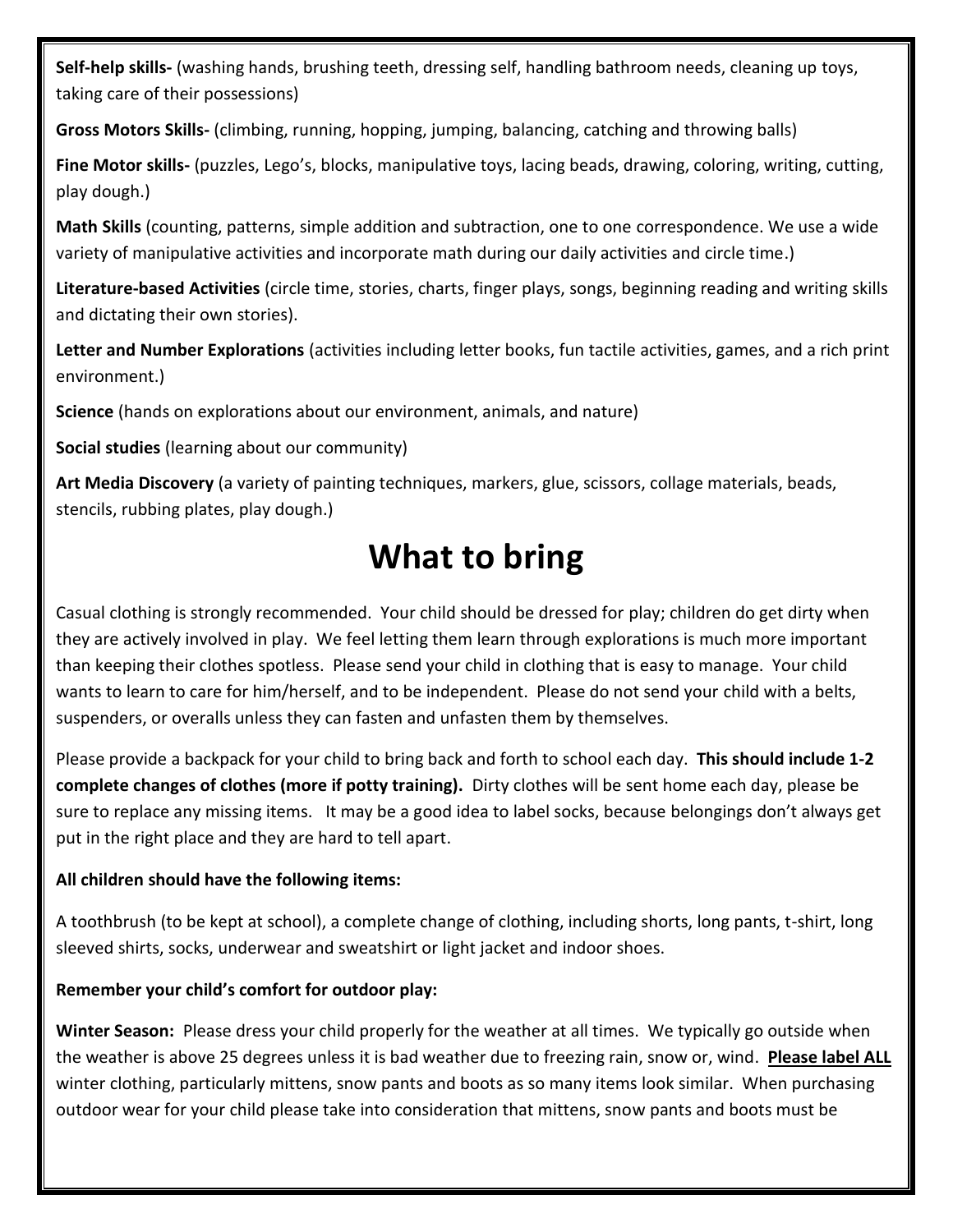waterproof otherwise they are wet right through to their inside clothes in minutes and children become cold quickly. Children should have two sets of waterproof mittens to be left at school.

**Spring/Fall Season**: Please bring shorts, pants, t-shirts, sweatshirts and jacket. Often a chilly day turns very warm or a warm day turns cold.

**Nap**: Preschoolers: Please send in a crib size fitted sheet, a blanket and a travel pillow.

Infants: Please send in a porta crib size fitted sheet, and a sleep sack.

**Label all nap items with child's first and last name.** Nap items must be taken home weekly and before vacations to be laundered.

### **School Year Schedule**

Each child will have his or her own scheduled arrival and pickup times. The following is an approximate schedule of our day during the school year. Our schedule of activities is subject to change, due to the weather and children's needs for the day.

7:00- 8:00 play time; Children who arrive prior to 8:00 am will have an opportunity to have a snack from home to hold them over until breakfast, free play activities, dramatic play, games, toys,

8:00- 8:30 am Breakfast

8:30 -11:30 am Individual teacher activities\*

**\*Schedules will be posted in BrightWheel and outside their classrooms.**

11:30 Lunch and outdoor play

12:15-12:45 Potty/ diaper changes/ story time winding down for rest time.

1:00 -3:00 pm **REST TIME**

3:00 Wake up/ potty/diaper changes and cleanup for snack (if children did not wake on their own)

3:30 Afternoon snack for preschoolers

4:00 self-directed play inside or outside depending on weather.

5:00-5:30 clean up, outside or inside free play for remaining children until close.

### **Conferences**

Parent teacher conferences are completed two (2) times during the school year and are held in the classroom. One conference is held early in the school year and the other is by parent request and held near the end of May to summarize the year.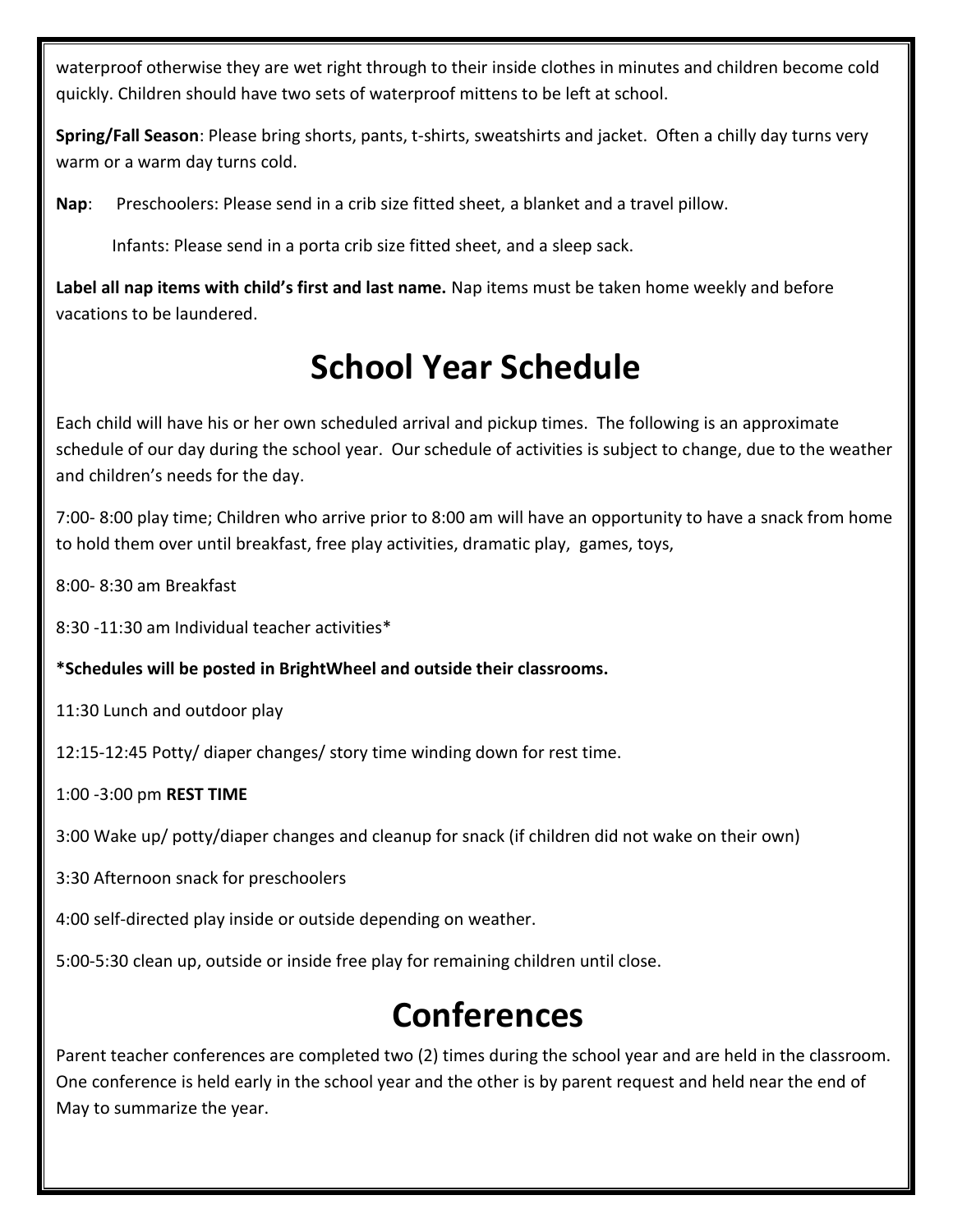### **Toys and Personal Items**

**PRESCHOOLERS: No Toys Please!!!!** Please do not allow your child to bring any toys to Lake Shore Early Childhood Center. Toys brought to school can cause added tension as toys could be easily lost or broken and special toys are difficult to share. All young children practice taking turns and sharing; however it is much harder for your child to share his or her favorite toy. Therefore, we request that no toys be brought, unless you have been notified that it is a special event, such as, "Student of the Week."

## **Child Guidance Policy**

Our child guidance policy is designed to help children become independent and caring, by learning selfcontrol, decision-making skills and responsibility for their own actions. We believe that children should be treated with the same respect that we, as adults, wish to be treated. Our goals are to help children develop positive self-esteem, respect for themselves and the rights of others and socially acceptable ways of expressing their needs and feelings. This is accomplished through positive guidance and loving discipline when necessary.

Our staff uses guidelines and techniques to help children develop self-discipline and reduce problems before they start:

- A learning environment that promotes consistent routines and well-defined expectations.
- Use of praise through kind words and actions (hugs, smiles) to reinforce desirable behaviors.
- Redirection to another activity when a child displays undesirable behaviors.
- If a child caused physical or emotional harm to others, the child will be removed from the situation for a brief time to calm down.
- Time is provided to talk with the teacher about how the child is feeling and alternative, appropriate behaviors at a time when the child has calmed down.

We believe the primary responsibility for raising young children rests with the parents; however, the staff strives to assist parents in the training and guidance of their children. We will provide parents with feedback about their children (both positive and negative, if necessary). If you desire help in dealing with a specific behavior or issue, please discuss it with us. Parent support is expected for any guidance techniques used by staff to resolve unwanted behaviors. Staff are not allowed to discipline a child using prohibited methods (according to licensing regulations) even at the request of a parent.

#### **CHRONINC DISRUPTIVE BEHAVIOR**

The safety and welfare of all the children at our center are very important to us. While the staff will make every effort to work with children and their parents to promote appropriate behaviors, there are situations when additional action may become necessary.

**Initial meeting**: If a child's extreme, uncontrollable behavior, continues to physically or emotionally endanger staff or other children at the center, a parent meeting will be requested by the management staff and the child's teacher. The problem behavior will be discussed and recorded, and goals for correction will be established.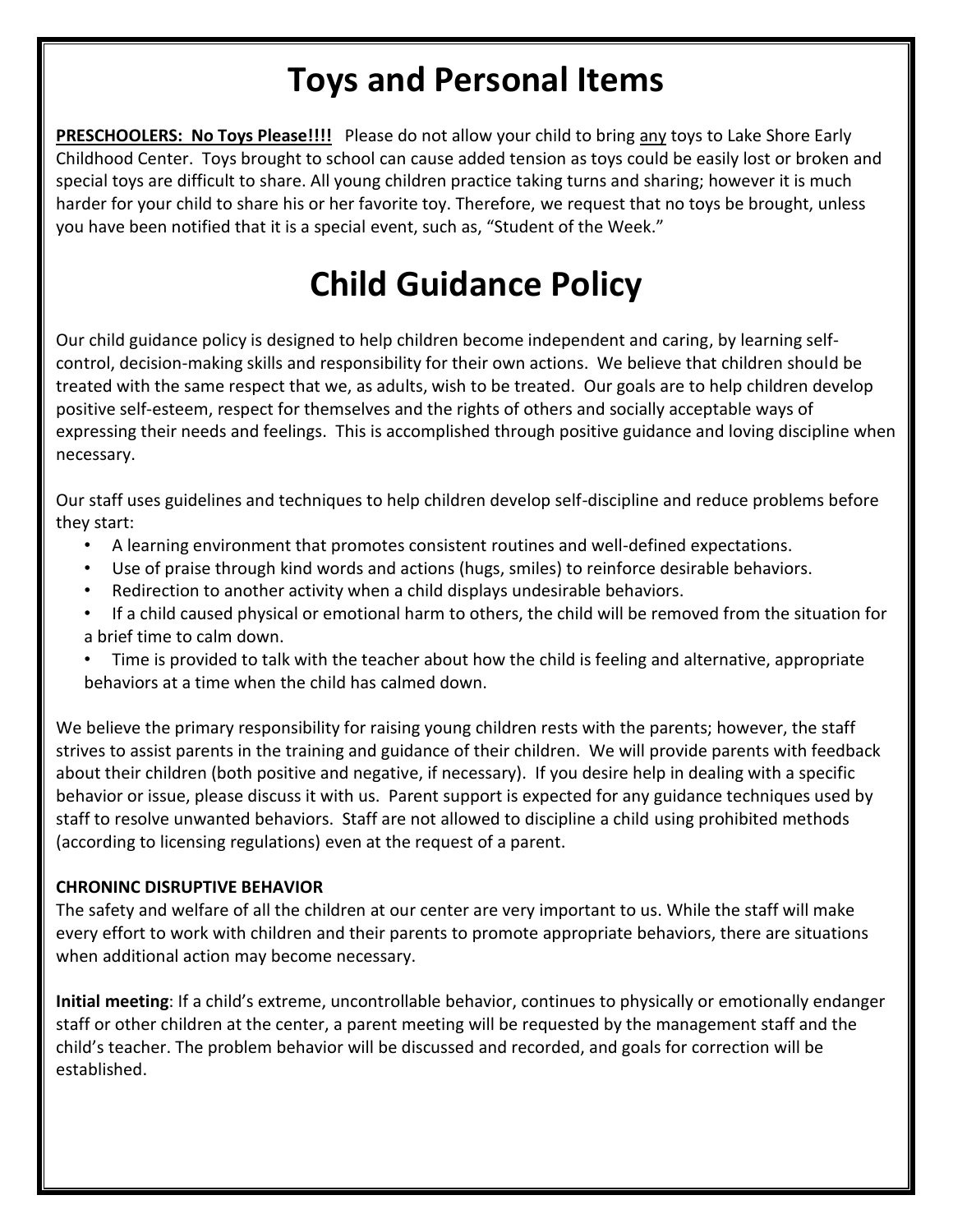**Second meeting:** If, after a predetermined time frame, the initial goals for changing the child's behavior fail, a second meeting will be requested by the management staff. The behavior correction goals will be discussed again and a new behavior plan will be defined.

**Suspension/Dismissal:** If no progress occurs within the established timeline, suspension will result. Parents will be responsible for payment during the length of the suspension. Dismissal of the child will occur after three suspensions, or immediately if the child's behavior severely injures a staff member or another child.

#### **DISCHARGE POLICY**

Lake Shore Early Childhood Center reserves the right to cancel the enrollment of a child for the following reasons:

- Non-payment or excessive late payment of fees
- Failure to submit required information or forms
- Failure to comply with the policies of the center
- Special needs of a child which we cannot adequately meet with current staffing.
- Physical or verbal abuse of staff or children by a parent or child.

### **Tuition and Fees**

**Tuition: Tuition is based on enrollment (a reserved slot), not attendance and payment will be expected whether or not the child is in attendance.** 

**Registration Fee:** an annual registration fee per child is required upon enrollment of child. This fee covers preparations for your child's arrival, such as setting up a cubby, reviewing and entering records into computer files, and filing forms, as well as holding their spot until the time care is scheduled to begin.

**Before care begins we require first and last week's tuition.** After that**,** payment is expected on the last day your child is in care each week. We strongly encourage our families to use to automated bill pay through BrightWheel, please note that there is a small processing fee.

Current rates are as follows:

#### **Infants (8weeks -30 months)**

| uavr<br><u>.</u> | days                |                                |
|------------------|---------------------|--------------------------------|
| ----<br>.        | $A \cap F$<br>ـ _ _ | $\sim$ $\sim$ $\sim$<br>رے ے ب |

#### **Toddler to Potty trained**

| 5 days                                | 4 days | 3 days |
|---------------------------------------|--------|--------|
| \$260                                 | \$240  | \$220  |
| <b>FULLY Potty trained to 4 years</b> |        |        |
| 5 days                                | 4 davs | 3 days |
| \$230                                 | \$210  | \$190  |

**Sibling Discounts:** In order to financially help families who may not be eligible for subsidy programs, we offer a sibling discount of **10%** of from your oldest child's tuition rate. No discount is applicable if you are receiving some other form of subsidy through the state or work to help pay for your child care.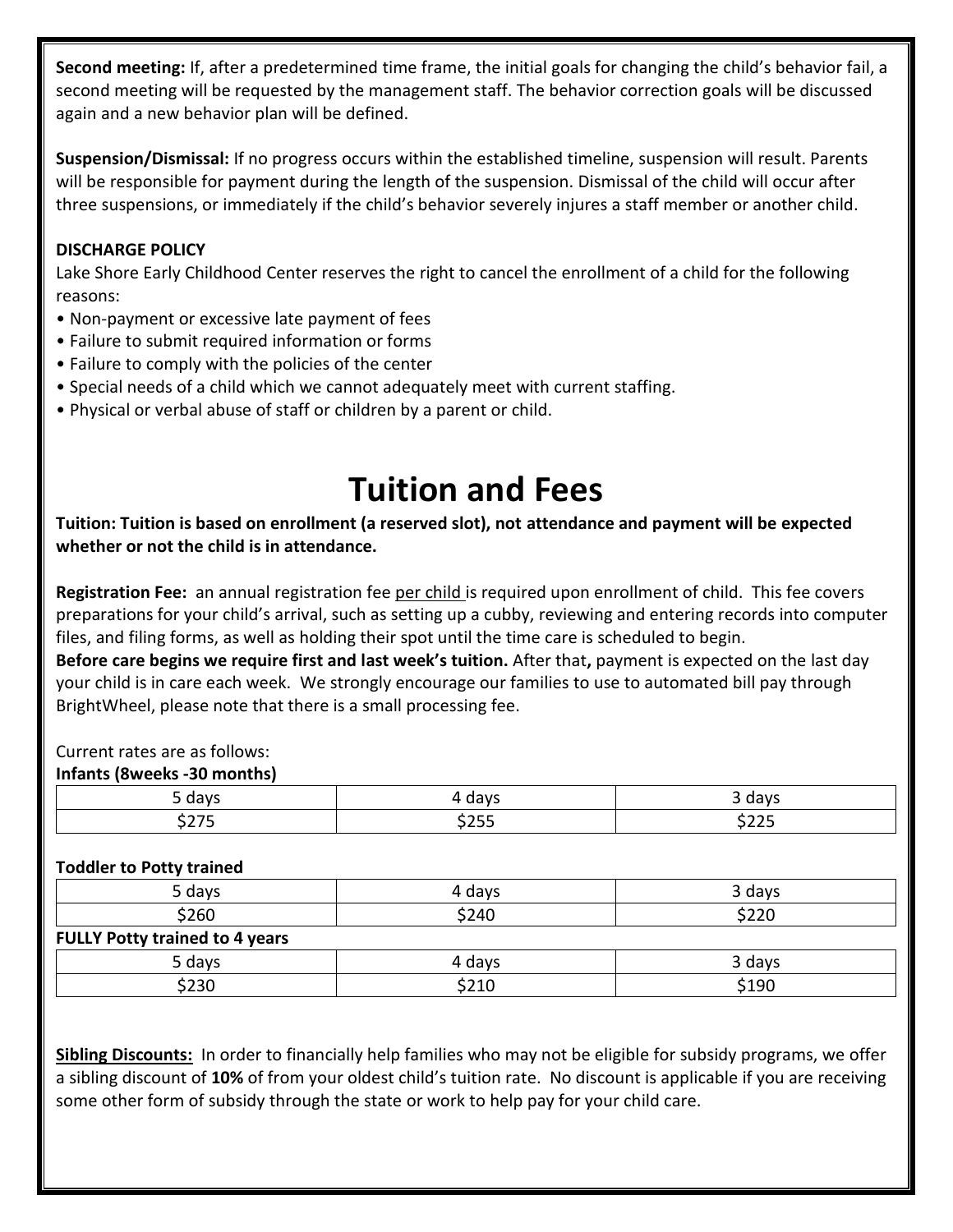**First Responders:** A 10 % discount will be applied to your account if you are a first responder (police, fire, or hospital employees)

**Rate Increase:** There will be a rate increase of 2% on the anniversary of your contract each year. No other rate increases will be charged.

**State Subsidy:** We encourage families to apply if they feel they may be eligible. More information can be found at [https://www.michigan.gov.](https://www.michigan.gov/mde/0,4615,7-140-63533_63534_72609---,00.html#faq)

It is worth your time to apply and I'd be glad to help in any way I can. We accept state subsidy, and payments through the foster care system.

**Tuition:** Tuition payment is due on the **last** day your child is in care for the week. There will be a \$2 per day late fee for each day your tuition payment is late. If tuition payment becomes 1 weeks late, your child may not be allowed to return to childcare or preschool until tuition is current. We know there are sometimes exceptional circumstances and if you anticipate having a problem making a payment, please let us know as soon as possible. We will try to work with you. However, please keep in mind that this is a business and we do have payroll, food, and other expenses. You expect your paycheck when it is due, and we expect ours. Thank you for your understanding.

**Supply Fee:** A \$25 supply fee will be billed to each child in January, April, July and October. Supplies include paint, glue, paper, glitter etc.

**Extra fees:** A \$35.00 service fee will be added for any check not honored by the bank.

Any child picked up after 6:00 p.m. will be charged \$1.00 for each minute after. You will be charged until you leave the building (not arrival time). Our hours of operation are 6:30 a.m. to 6:00 p.m. Our license prohibits us from opening before 6:30 a.m. and we are to vacate the building BY 6:00 p.m. Our staff is always here by 6:30 a.m. to greet your child, we ask that you arrive prior to 6:00 p.m. so the school can be closed and staff can leave by 6 o'clock. If you are going to be late, please call the center to let the staff know of your situation. If we find that you have picked up your child late two or more times, your child may be dismissed from the program. We encourage you to put someone on your emergency card that will be able to pick your child up on time for those days that you may be late.

**Additional fees apply to any enrichment courses and field trips offered.**

### **Withdrawal Policy**

When a child is enrolled in our program, it is expected that he/she will remain for the total enrollment period. However, if it should become necessary for you to withdraw your child, we ask that you notify us in writing fourteen (14) days prior to the withdrawal date. Failure to do so will result in accruing charges that you will be responsible for paying. Registration fees are non-refundable.

Sometimes children or families may not adjust to the center environment. In these cases, we may ask a parent or guardian to withdraw his or her child. If we make that decision, we will usually notify the family one week in advance in order to permit them to find alternative care. Certain instances may require an immediate withdraw.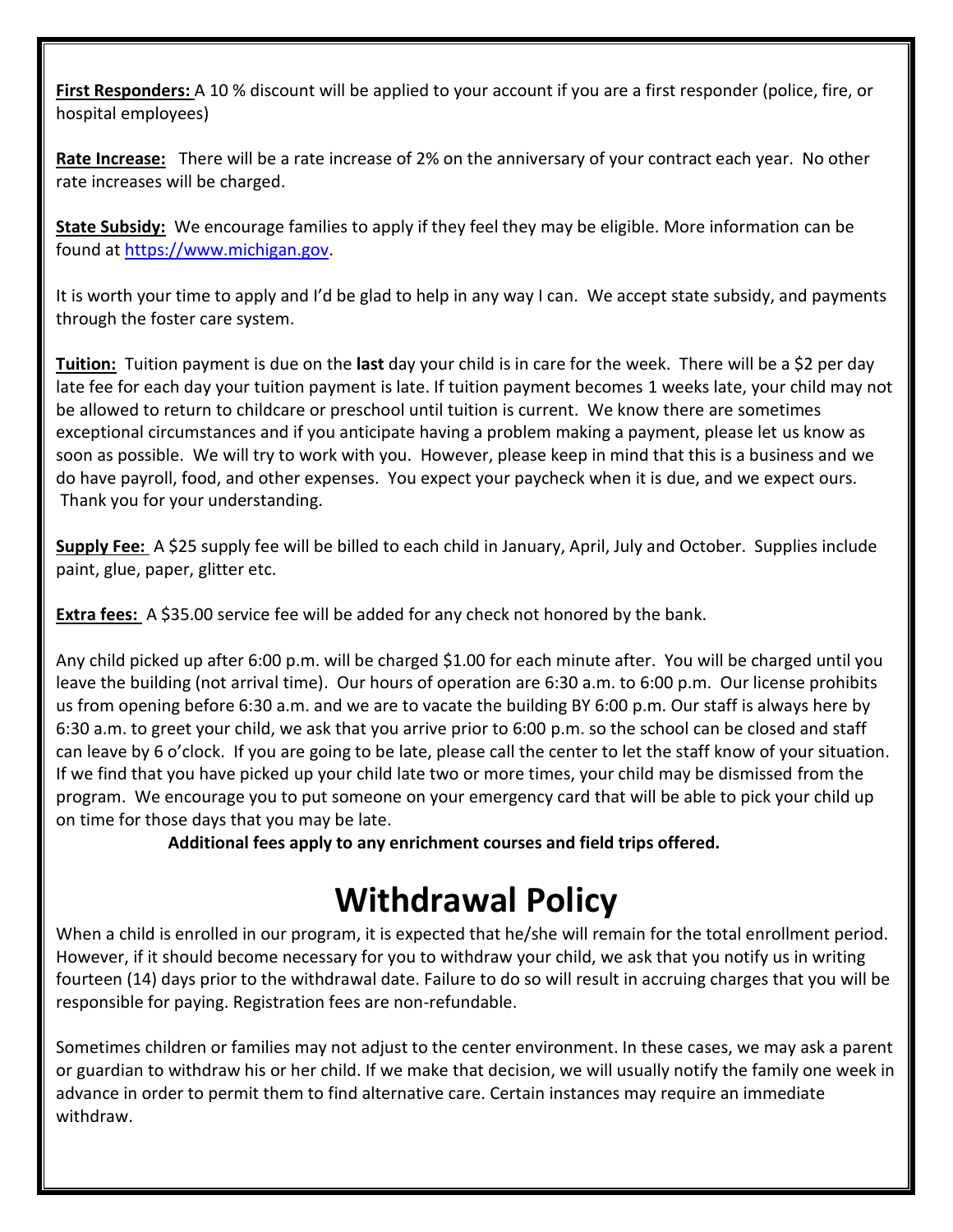### **Holiday, Vacation, and Sick Time**

As Lake Shore Early Childhood Center is part of the Lake Shore Public School system, we follow the district calendar and will be closed when they are; this will include snow days*. If a holiday falls on a day your child is scheduled to attend, you are required to pay your regular rate for that week.* 

The center will close at 4:30 pm on the 1<sup>st</sup> Monday of **EACH** month. We use these days for staff meetings and trainings.

We are closed for **four paid in-service days** each year which we use for training days. Typically, one day is the Friday before Labor Day which is used to set up our classroom for the school year. These days are paid just as a holiday would be if they fall on your child's regular scheduled day. You will be notified at least one month in advance of in-service days.

**Sick Days:** You will be allowed 5 sick day per calendar year.

**Your Vacation:** Your child has a reserved space regardless of whether he or she is in attendance. You will be allowed to take one week (equaling the amount of days your child/ren in care for the week) of vacation at no charge each calendar year, provided we are given at least two weeks advance notice. You are responsible for your child's regular tuition fee for all additional time your child is absent from care.

#### **Forms for vacation credit can be picked up in the office.**

**In addition to these vacation and sick days, families also receive the two weeks for Christmas and New Year, and the week of Spring Break tuition free, as we are closed per the school districts schedule.**